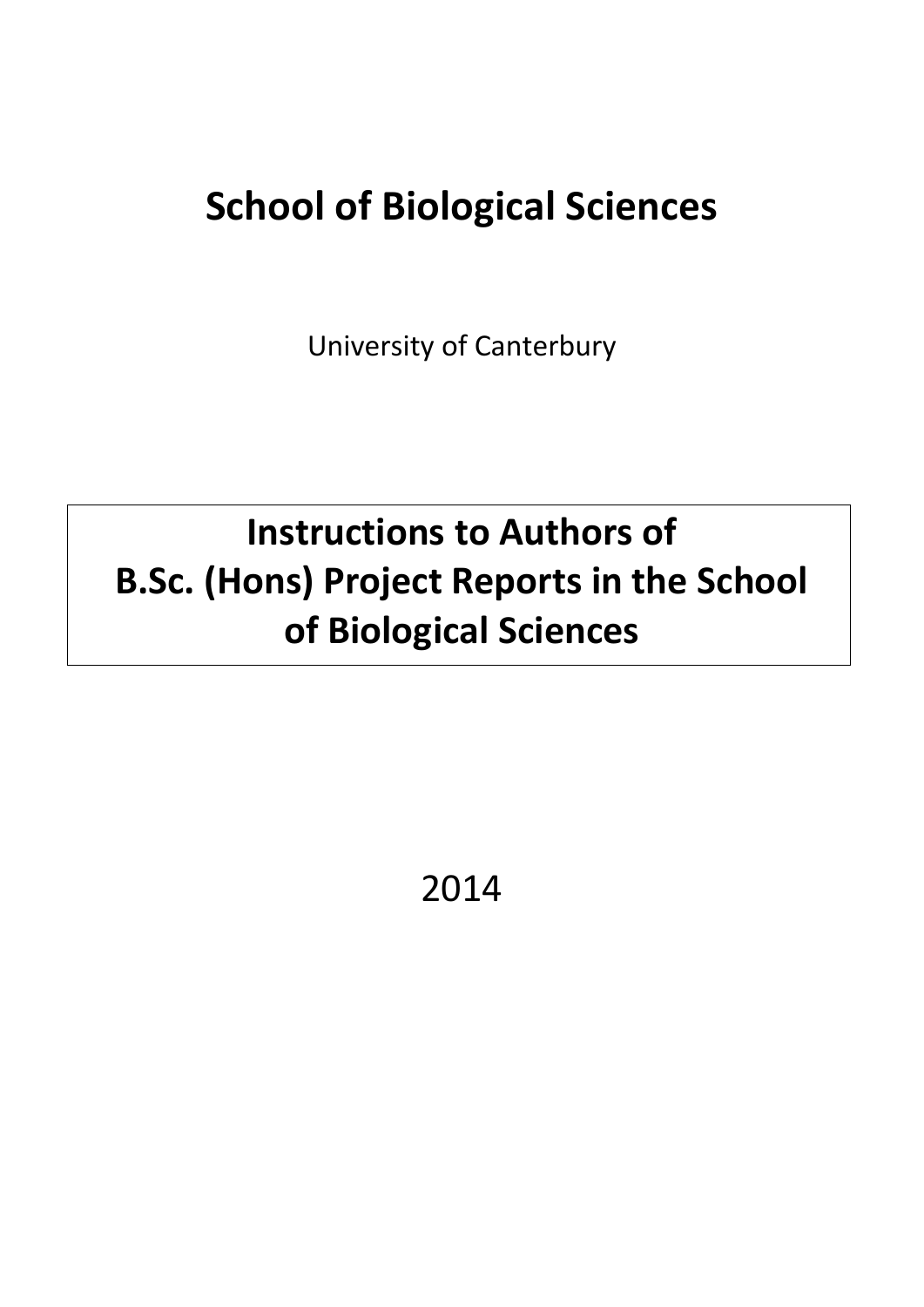# **Instructions to Authors of B.Sc. (Hons) Project Reports in the School of Biological Sciences**

The following "Instructions to authors" should be followed closely for the following reasons:

- i) Papers published in scientific journals must follow the specified format of the particular journal if they are to be acceptable for publication. Therefore it seems appropriate to have the same discipline imposed for production of the project report.
- ii) Assessment of project reports is facilitated when they are all produced in the same format.

## **1. LENGTH**

As a general guide, the B.Sc.(Hons) project report should be 40-60 pages in total length (i.e., when all sections indicated below are included). Aim for quality and not quantity.

## **2. SECTIONS OF THE PROJECT REPORT**

The separate sections of the thesis should be presented in the following order:

Title page (first page) Abstract (next new page) Contents (next new page) Abbreviations and definitions (if necessary, next new page) Introduction (start on next new page) = Chapter 1 Materials and Methods = Chapter 2 Results = Chapter 3 Discussion = Chapter 4 Acknowledgments References Appendices (if necessary, start each on a new page)

There are acceptable and discipline-specific variations on this format. Discuss with your supervisor what format best suits your needs.

**All** pages should be numbered serially, with the first page the title page then all the way through to the references and appendices if the latter are thought necessary. Tables and figures with their legends should be inserted as soon as possible after their first mention in the text (see Sections 3 and 4 below). All parts of the project report, including the abstract, references, tables and figure legends should be typewritten, one and a half (1½) line-spaced, on one side of A4 paper with left margins of at least 30 mm.

## **2.1 Title page**

This should have the title of the project, your full name, date and the wording, "Project report submitted in partial fulfilment of the requirements for the degree B.Sc. (Hons.) in the School of Biological Sciences, University of Canterbury".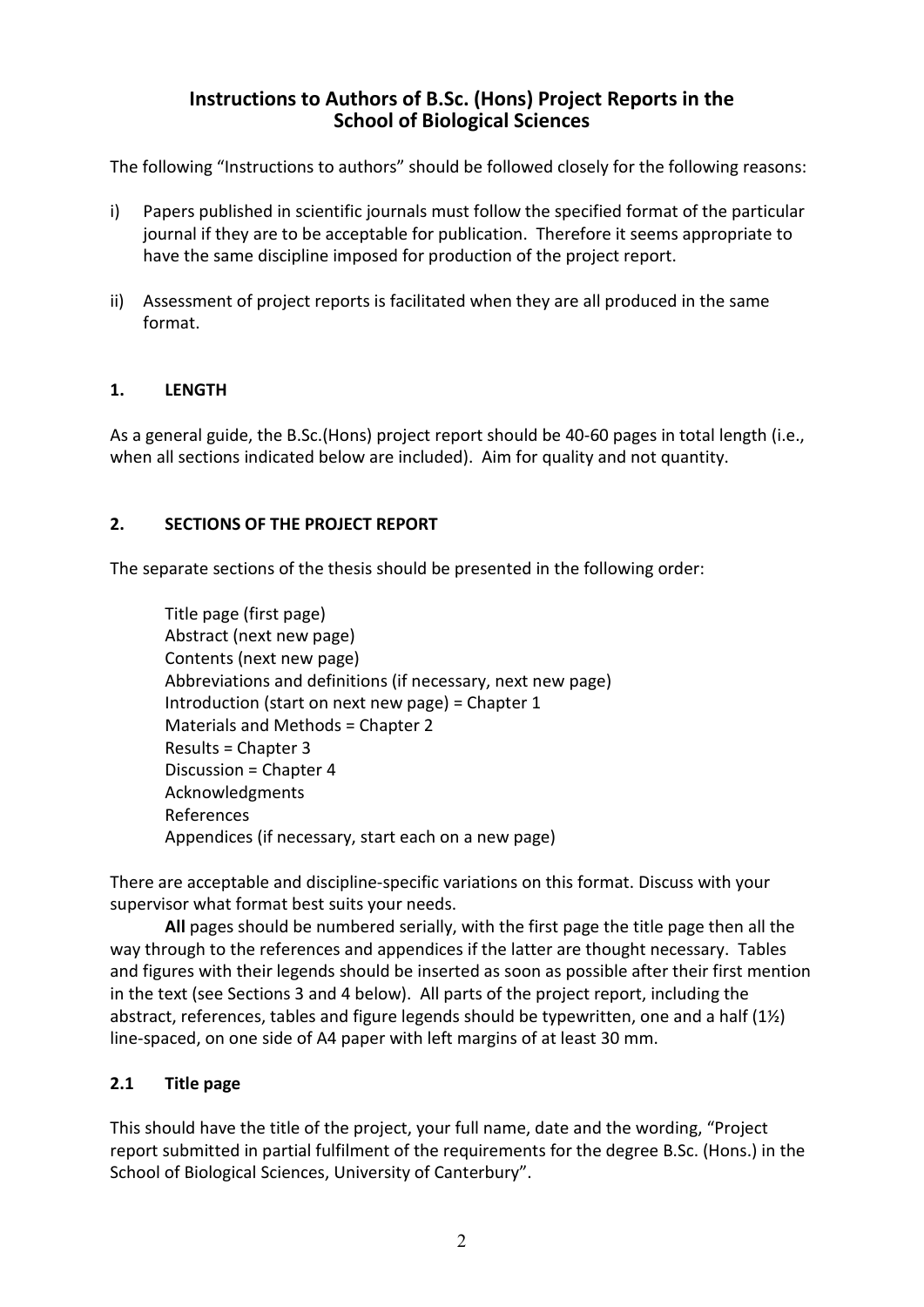# **2.2 Abstract**

This should be no more than 200 words and should start on a new page following the title page. It must be concise and address directly the main ideas, arguments and conclusions of the paper and be understandable by itself. Aim to present the major results and be precise. As a general rule avoid sentences that require the use of phrases such as "are discussed". Give specific numerical results wherever possible. It should not contain any references.

# **2.3 Contents**

The Contents is a list of the chapters and sections of chapters together with the page numbers on which these begin. See Section 5 below for more information on numbering chapters and sub-divisions of chapters.

# **2.4 Abbreviations and definitions**

Abbreviations must be unambiguously defined in the text the first time that they are used (e.g., photosynthetically active radiation (PAR)). If there are many abbreviations provide a list of these and their definitions on a separate page.

## **2.5 Introduction**

This is the first part of the main body of the text and should start on a new page. The Introduction should define the problem, and explain why it is of interest. Previously published work should be concisely reviewed as a background to the results that follow. Generally this requires the citation of as many references as are necessary to indicate your understanding of the nature of the problem and knowledge of relevant literature. Questions that the study seeks to answer, and hypotheses to be tested, should be explained in the Introduction. This usually makes up the last few paragraphs of this chapter. The Introduction commonly includes:

- i. An explanation of the general area of interest.
- ii. An outline of the literature to show the current state of knowledge.
- iii. A statement of the aims of the project, showing how these follow from i and ii above.

# **2.6 Materials and methods**

Provide enough information to enable a competent worker in the field to duplicate your experiments. Unusual experimental techniques, chromatography systems, assays or estimations may be described more fully. Refer to the literature where the techniques that you have used are already fully described elsewhere. In this section you should briefly describe the organisms used, their growth conditions, etc.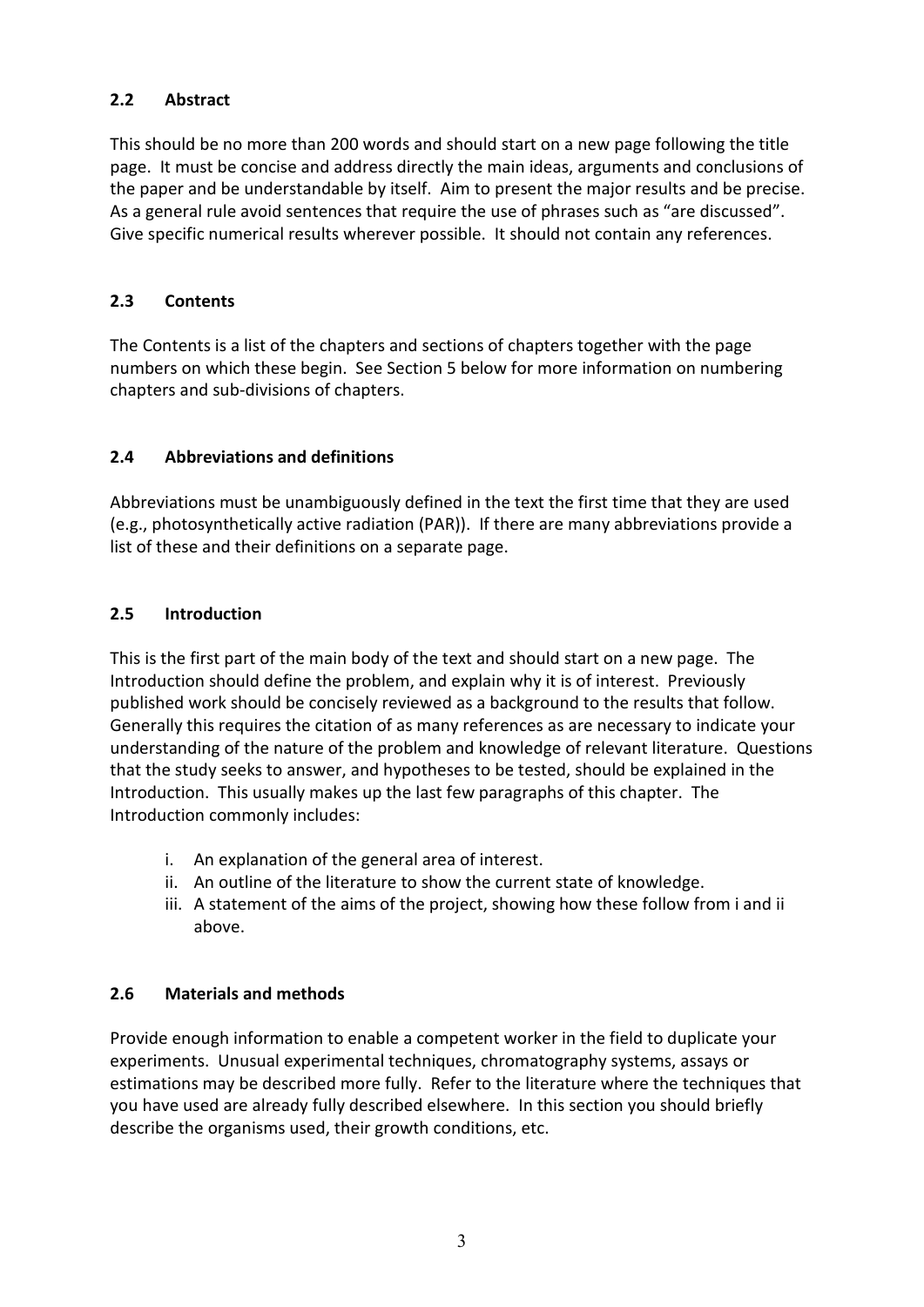## **2.7 Results**

The results you have obtained are presented in this chapter. They are often best expressed in tables, graphs or diagrams. (Tables should be numbered consecutively. They are **not** Figures. See section 3 below. Figures should also be numbered consecutively and include all graphs, diagrams, drawings, photographs, etc. See Section 4 below.) It is not necessary to present every result that you obtained. Rather you should include those that enabled you to arrive at definite conclusions, whether positive or negative. Show that you used adequate controls.

The Results chapter should contain text giving a brief, factual description of the data and the analyses, including details of trends, and important or interesting features. Do not repeat at length in the text the contents of the tables and figures, but direct attention to the main results by referring to the relevant tables and figures. Do not interpret your data in the Results section; that should be reserved for the Discussion. Generally there will be few, if any, references to other published work in the Results section.

Results of statistical analyses, whether derived using a computer program or with a calculator, should be concise showing only means and standard errors, least significant differences if comparisons are to be made, regression or correlation coefficients, or an analysis of variance table showing  $F_s$  values and the usual significance levels. Significance levels can be indicated on a figure or table using a system of asterisks, but these must be defined, e.g.

 $*$  for p <0.05,  $**$  for p <0.01,  $***$  for p < 0.001 and n.s. for non-significant.

If it is thought necessary to include detailed data, for instance for someone who might continue the research, these should be included as an appendix or appendices (see Section 2.13 below) and not in the main body of the text.

#### **2.8 Discussion**

The Discussion is where results are interpreted and related to previous work and where, if possible, conclusions are drawn from the study. The conclusions should be worded meticulously as these are your main message to the scientific community. (These should also be communicated in the Abstract.) This section will usually contain many citations to other literature. Also, it is here that you have the greatest freedom in which to express your opinions. However, you must avoid unnecessary repetition of information already presented in the Introduction or results previously presented in the Results section.

One of the main aims of the Discussion is to present **your** answers to the questions and hypotheses you raised in the Introduction. It is important to assess your own work critically as well as the work of others.

#### **2.9 Acknowledgments**

This section should briefly thank any person, company or organisation that provided technical or financial assistance. It is courteous to acknowledge the help or advice of members of the academic and technical staff. Acknowledge any bursary or grant. However, beware of acknowledging "...the kind gift of Dr Jones". Dr Jones was the giver, not the gift! Avoid "gimmicky" acknowledgments. Be sensible and straightforward.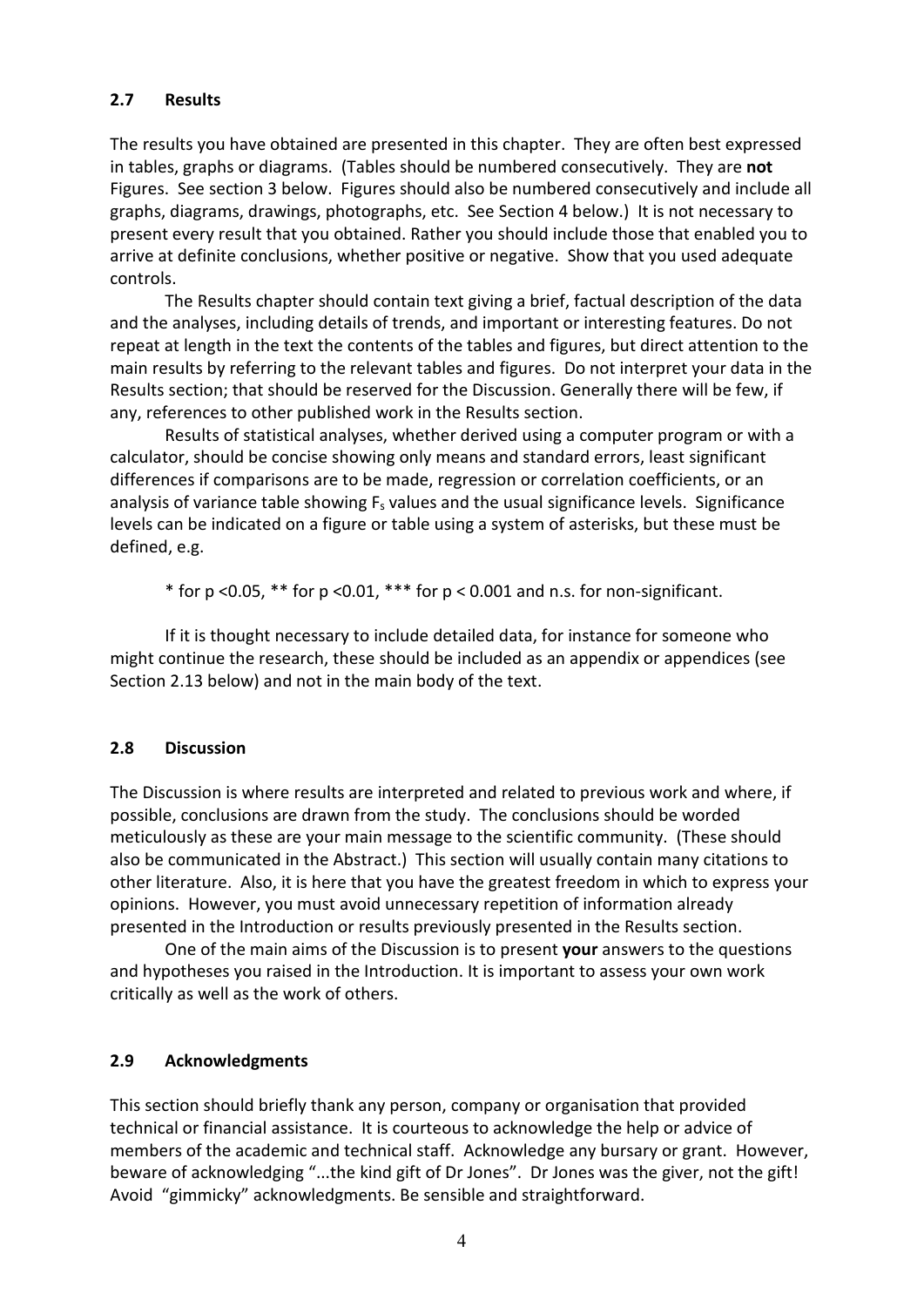#### **2.10 References**

#### **2.10.1 Citation of references in the text**

Whenever you present a fact or theory that is not your own work, you must include a reference to the source of the information. References should be cited by author and date as in the following examples.

The results of Adams (1956) do not.....

This has been seen previously (Adams 1976).

There are several references to this phenomenon (Usher 1956, Smith & Jones 1982, Adams 1992).

[Note: two or more references may be given in chronological order, as shown in the above example, **or** alphabetically according to author, e.g. Adams 1992, Smith & Jones 1982, Usher 1956. **However,** you must use **one or other** system throughout your report, and **not a mixture** of both.]

Flowering occurs in autumn (Jones 1956, 1962, 1968).

[Note: two or more references by the same author are given in chronological order.]

Barrett & Robinson (1962) found there to be.....

[Note: two authors are both named.]

Barrett *et al.* (1988) disagreed emphatically.....

[Note: for more than two authors use *et al.* The expression should be shown as *et al.* (i.e., followed by a full stop) not *et al* because it is itself an abbreviation of *et alia* or *et alii* (= and others).]

This was first observed by Kennedy (1988a) although surprisingly she did not note the structure in two previous reports (Kennedy 1988b, 1988c).

[Note: where an author(s) has written more than one paper in the same year, these should be distinguished by the letters a, b, c, etc. in the order in which they are mentioned in the text.]

#### **2.10.2 Presentation of reference list in References section**

The references should be set out in alphabetical order of authors and in chronological order for a series of papers by the same author(s). In the case of various combinations of a group of authors, alphabetical order should take precedence over date order; groups of two authors come before groups of three, etc. (see below).

Adams. 1976a [Note: "a" indicates first paper mentioned in text where more than one paper for one year by that particular author.]

Adams. 1976b [Note: "b" indicates the second paper mentioned in the text where more than one paper for one year.]

Adams. 1980

Brown. 1970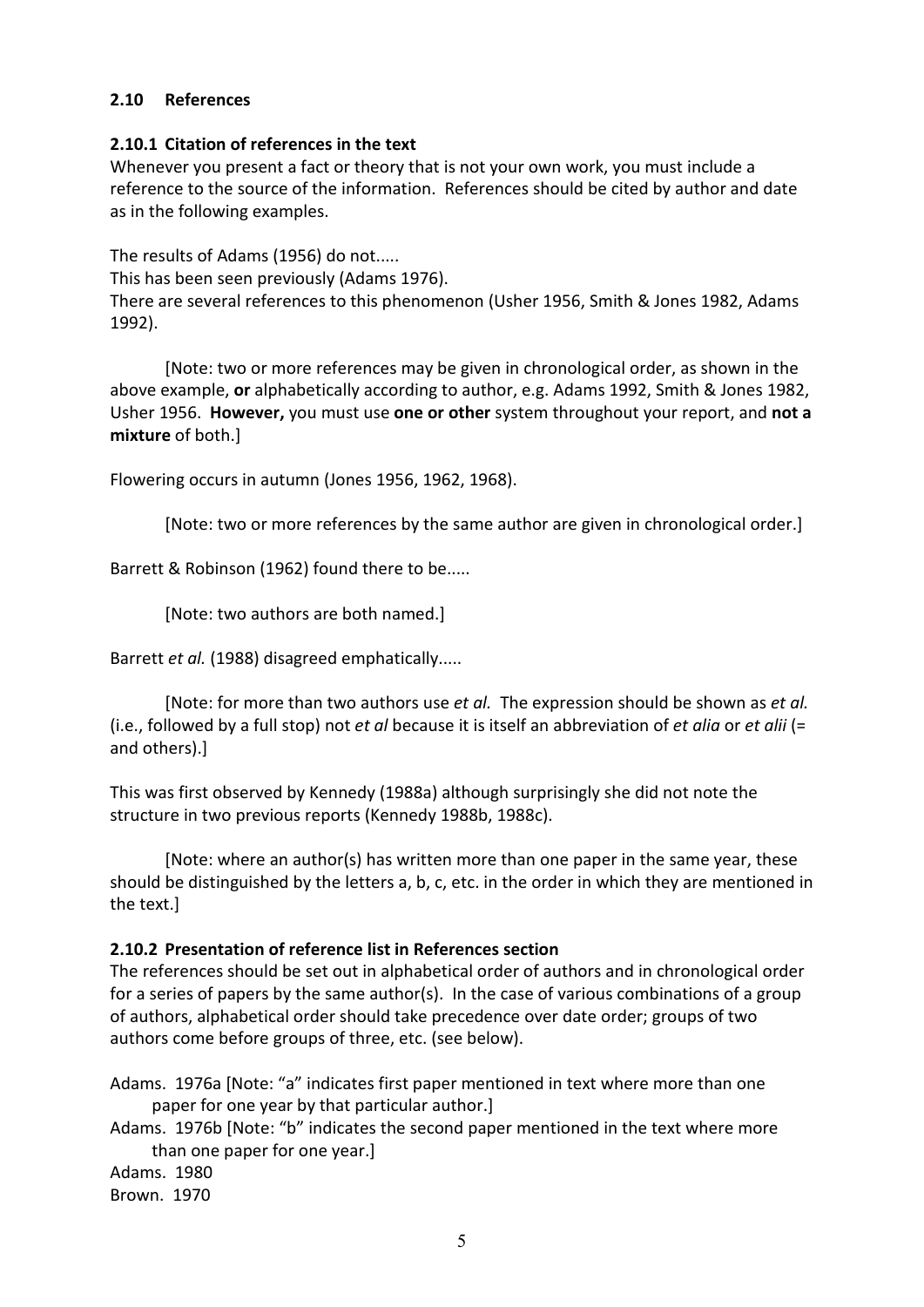Brown, Green. 1965 [Note: two authors follow single author.] Brown, Smith. 1962 [Note: second author in alphabetical order, takes precedence over date.] Brown, Smith, Adams, Green. 1967

The format for presentation of references differs greatly from journal to journal. The following are examples of the style to be followed in writing out references in your References section. This style gives maximum information for readers in a relatively simple manner without excessive punctuation. Use hanging paragraphs (i.e., with the first line against the left-hand margin and subsequent lines indented - see examples below) for all references.

**a. Articles in journals:** Give the full title of the article, the full journal name, the volume number and pagination, for instance:

Millerd A, Scott KJ. 1962. Respiration in the diseased plant. *Annual Review of Plant Physiology* 13: 599-594

**b. Books:** Provide the title of the book, the place of publication, the publisher and the number of pages, for instance:

Stanley SM. 1979. *Macroevolution, pattern and process*. San Francisco: Freeman, 573 pp.

**c. Chapters in multi-author books and symposium volumes:** Give the author of the article/chapter, the date, followed by the title of the article/chapter, the editor(s) of the book, the book title, place of publication, publisher, page numbers of the article/chapter, for example:

Smith RIL. 1983. Growth and production of *Poa flabellata* in relation to soil nutrient status and exposure at South Georgia. In: Siegfried WR, Condy PR, Laws RM. (eds.), *Antarctic nutrient cycles and food webs*. Berlin: Springer-Verlag, pp. 221-228

# **2.11 Appendices**

Appendices can be used to present material that would otherwise unnecessarily clutter the main text for the purpose of most readers, but may be of use to workers who might directly follow up your research. They might include, for instance, detailed numerical results, floristic data of study sites, descriptions of sample material and sample sites, constituents of culture media. Use appendices conservatively, if at all.

## **3. TABLES**

Tables are lists, usually but not always of numbers, arranged in columns and/or rows, with appropriate headings to the columns and/or rows. All tables must be referred to somewhere in the text and should be numbered consecutively within chapters in the order in which they are first mentioned (e.g., Table 2.1, Table 2.2, etc. for the tables in Chapter 2). For examples of how to cite tables in the text, see below.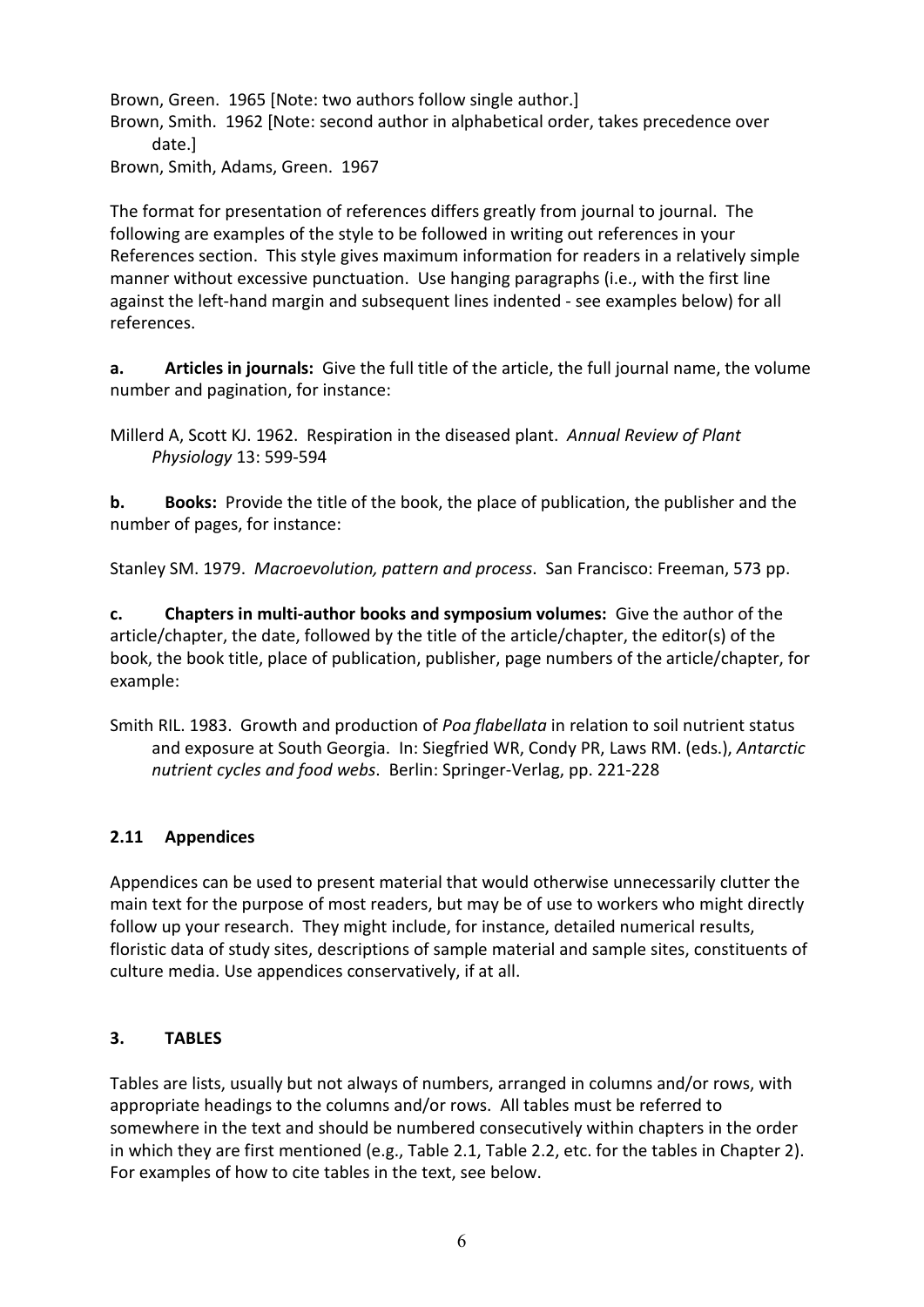At higher temperatures there is an increase in the rate of uptake (Table 3.7). It is clear from the data presented in Table 3.14 that...

Each table should be inserted as soon as possible after it is first mentioned. Small tables can often be inserted within the pages of text, but large tables are best displayed on a separate page. The same data should not be presented in tabular and graphical form. Bear in mind that it is usually easier to see a trend from a figure, such as a graph, than from a table, but that if the exact values are important, then these are more easily read from a table than from a figure.

Tables should be understandable on their own without reference to the text. This means that each table should have a clear title supplemented by any necessary explanations, which are placed above the table. For instance, the table heading should give the full name of the study species, the location of the study site, and so on, as if the reader does not have access to the Materials and Methods section.

The heading to each column should give the units, and use suitable metric prefixes to avoid long, cumbersome expressions (e.g.,150 µM or 0.15 mM rather than 0.00015 M).

Replicate measurements need not be given. It is better to present the mean and standard error of the mean. Beware of using unjustified decimal places. Usually presenting three significant digits will be sufficient, although there are cases where fewer or more are justified. In some cases results may be better presented semi-quantitatively as +, ++, +++ or something of the sort, which avoids implying an unwarranted accuracy. However, numerical data is preferable so long as a measure of the error is also provided.

Below is an example of a small table.

Table 3.4. Photosynthetic rates for *Carpophyllum mascalocarpum* "leaves" without diatoms using parallel IRGA (emersed phase) and  $O<sub>2</sub>$  Winkler (immersed phase) techniques. Incubation PAR 400 µE  $m^{-2}s^{-1}$ , temperature 15°C.

| Trial          | Photosynthetic<br>rates<br>$(mg C g DW-1h-1)$ |                  | $A/B \times 100$ |
|----------------|-----------------------------------------------|------------------|------------------|
|                | IRGA (A)                                      | Winkler (B)      |                  |
| $\overline{2}$ | 0.382<br>0.390                                | 0.908<br>1.148   | 42<br>34         |
| 3              | 0.380                                         | 1.088            | 35               |
| Mean $\pm$ SD  | $0.384 \pm 0.10$                              | $1.048 \pm 0.12$ | $37 + 4.4$       |

#### **4. FIGURES**

Figures include all illustrative material (but not tables) such as graphs, diagrams, maps, drawings, photographs, and photomicrographs. As for tables, figures should be inserted as soon as possible after they are first mentioned in the text. They should be numbered consecutively within chapters (i.e., Fig. 3.1, Fig. 3.2, etc. for figures in Chapter 3). Whenever possible sequence them in the order in which they are first mentioned in the text. If a single figure is made up of several components label these a, b, c, etc., as in Fig. 3.3a, Fig. 3.3b, Fig. 3.3c. All figures must be referred to somewhere in the text in the following manner.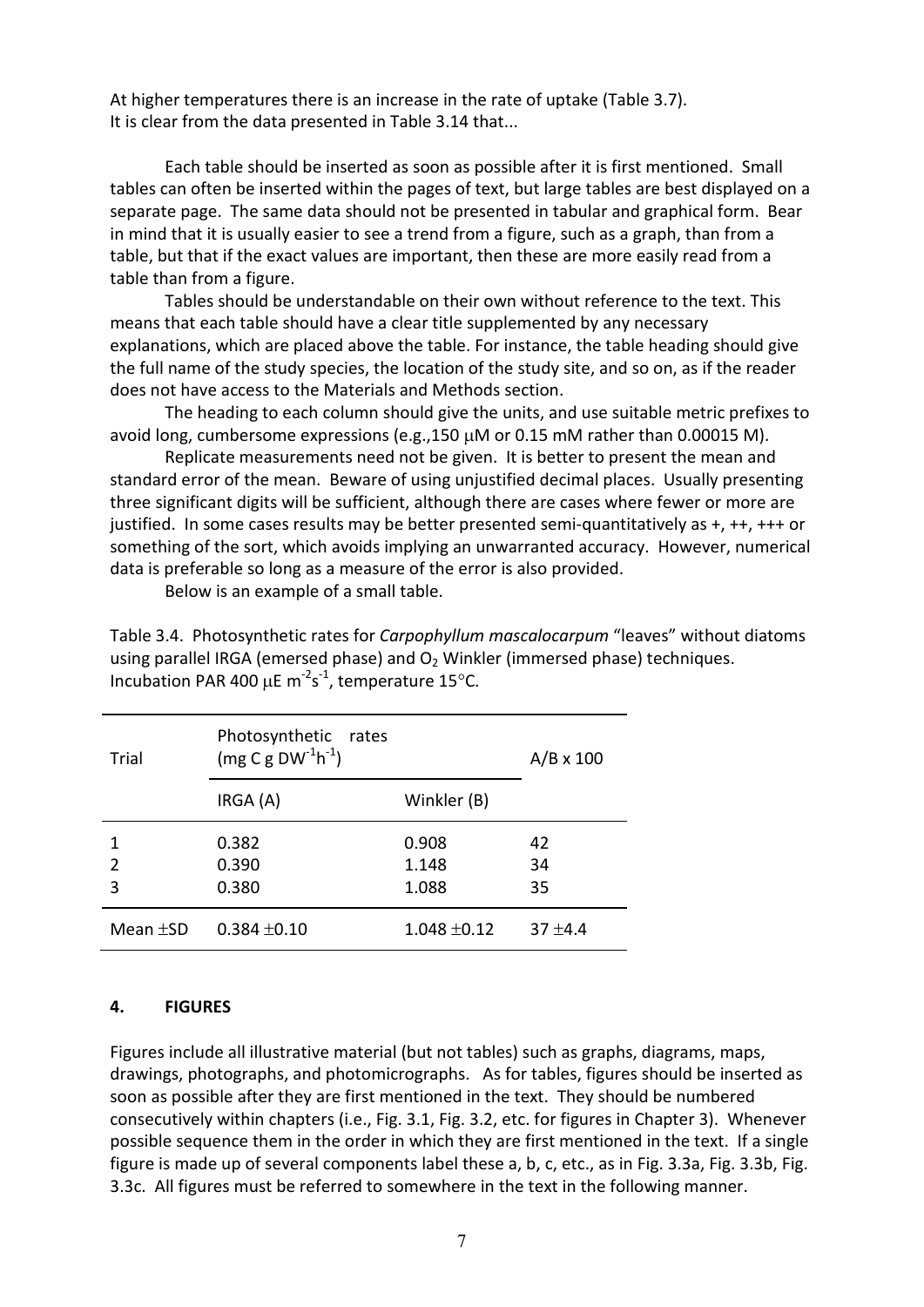Cell size increases with age (Fig. 3.14). Examples are shown in Fig. 3.4. Data presented in Figs. 3.7-9 show...

All figures should be accompanied by a thorough explanatory figure legend. Remember that the figure and its legend should be fully understandable without reference to the text. Legends should be placed below the figure whenever possible. If the figure fills the whole page and there is no room for the legend, then it should be put on a separate sheet facing the figure.

#### **Graphs.**

When graphs are used, they should be presented with the x-axis (abscissa) horizontal and the y-axis (ordinate) vertical. The x-axis is for the predictor or independent variable (i.e., the variable that is controlled) and the y-axis is for the variable showing the response to the controlled variable. All graph axes must be fully labelled with the units of measurement shown. Try to arrange the scales to set the most important graph lines between  $30$ - $60^{\circ}$ .

If the points on a graph are crowded at one end it may be more appropriate to use a logarithmic or reciprocal plot. This may be done on the computer or using special graph papers.

Avoid putting too many lines on one graph. When there are several lines close together use different symbols ( $\circ$ •) and lines ( $\leftarrow$ , --). It is often better to use several smaller graphs sharing a common axis, as shown on the left below.



#### **5. STYLE OF SECTION HEADINGS**

Distinct headings and their consistent arrangement make the text much easier to follow. The system used in this document is simple, but effective. The key features are indicated below.

#### **1. MAJOR HEADING**

Start text after single line space.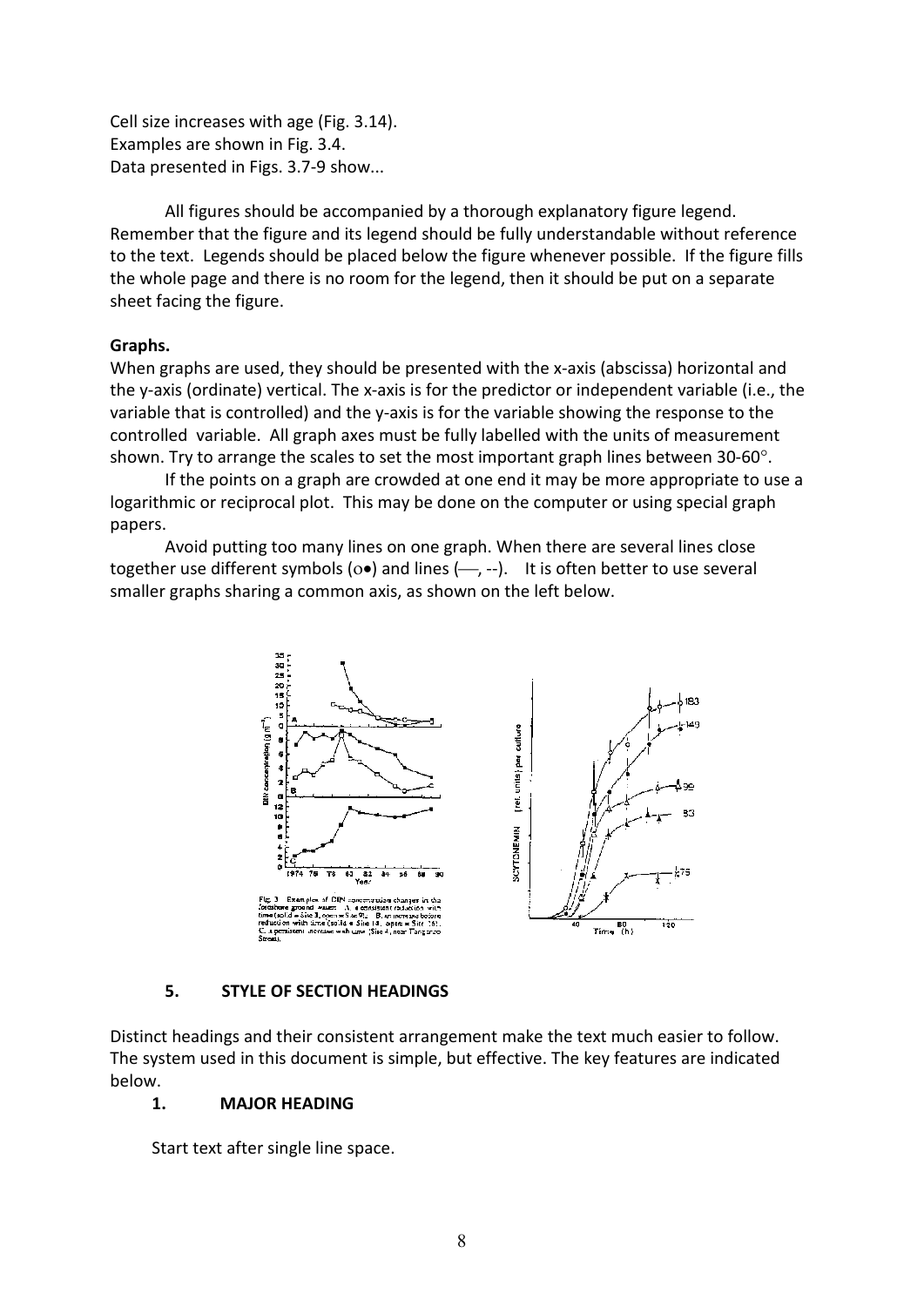#### **1.1. Section**

Start text after single line space.

## **1.1.1. Sub-section.**

Start text on next line.

## **1.1.2. Next sub-section.**

Start text on next line.

a. Sub-division within a sub-section.

b.

c., etc.

#### **1.2. Next section**

Start text after single line space.

## **2. NEXT MAJOR HEADING**

Use **BOLD** and *italic* script rather than using underlining.

## **6. UNITS**

The International System of Units (SI) and their standard abbreviations should be used throughout, for instance, g, mg, h, min, cm, etc. Do not use a full stop after SI abbreviations except at the end of a sentence. Lists of SI units can be found in several standard textbooks and in the following, which are on the reference shelves in the Physical Sciences Library at QC95.J61 and QC94.C542 respectively.

Chiswell, B.; Grigg, E.C.M. 1971. *SI units*. Sydney: Wiley, 116 pp. Page, C.H.; Vigoureux, P. (eds.) 1977. *SI the international system of units*. London: HMSO, 54 pp.

## **7. SOLUTIONS**

If % is used to describe the composition of a solution then it must be defined as % (w/w), (w/v) or (v/v). For example, 5% (w/v) NaCl means 5g NaCl in 100 ml of solvent, 5% (w/w) NaCl means 5g NaCl in 95g solvent. For dilute (less than 1% w/v) aqueous solutions (w/v) need not be inserted if it is clear that the concentrations are in terms of weight of solute. Remember that many salts exist in several different hydrated forms and therefore if a 5% (w/v) solution is made with  $Na<sub>2</sub>HPO<sub>4</sub>$ .12H<sub>2</sub>O it is essential to indicate that this is the hydrated form used. For this reason the strengths of buffers and similar solutions are better given in terms of molarities:  $0.1M$  Na<sub>2</sub>HPO<sub>4</sub> is unambiguous. Likewise, comparisons of the effects of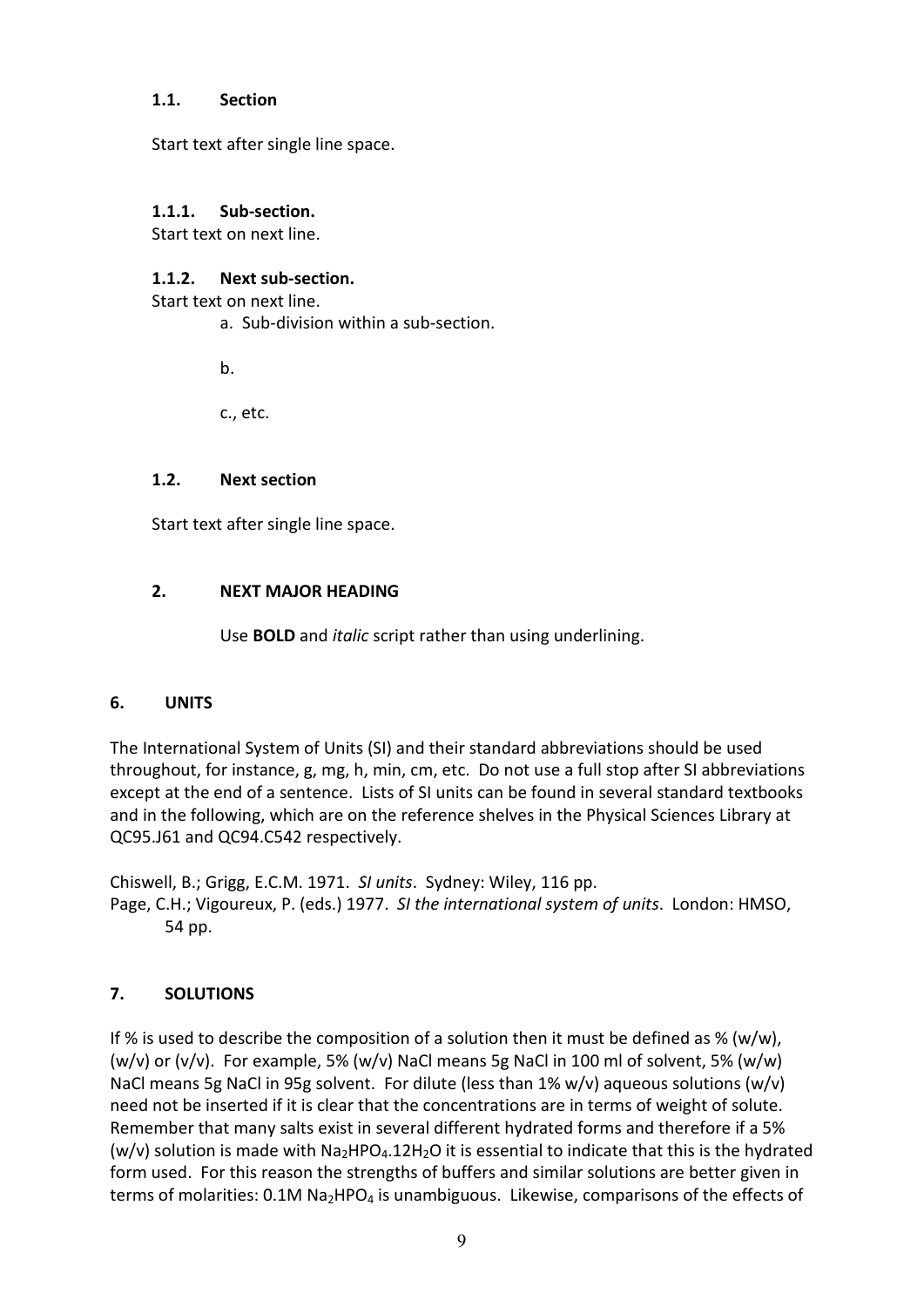different carbon sources, substrates or inhibitors are more easily visualised if given in molar quantities.

# **8. NOMENCLATURE**

# **8.1. Names of organisms**

Latin names for species and genera should be in *italics*. If your names follow a standard reference work such as a Flora or Fauna, state this in the Methods section (e.g., "Nomenclature follows Allan (1961) and Edgar (1986)"). Otherwise, the complete scientific name, its author and the date of publication of the name should be cited for every organism when first mentioned (e.g., *Griselinia littoralis* Raoul, *Pseudopanax discolor* (Kirk) Harms). A standard form for each author's name has been in use since 1992. This can be found in *Authors of Plant Names* by Brummitt & Powell (copy in library). Later in your text the name can be shortened by using the initial of the generic name and omitting the author (e.g., *G. littoralis, P. discolour*. Note that there is a space between "*P.*" and "*discolor*".) However, the full generic name should be used if there is the chance of confusion (e.g., two generic names commencing with the same letter). In tables the full names should always be given as tables should be fully understandable without reference to the text (see section 3 above).

Common names may be used if commonly accepted and accompanied by full scientific names at first mention. They should have lower case initials and are not underlined, for instance cabbage tree or ti for *Cordyline australis* (G. Forst.) Endl.

# **8.2 Names of chemicals**

Chemical names should follow the standard conventions, but some common or trivial names may be used if the full chemical name is quoted in brackets at the first citation, for example, ferulic acid (3-methoxy-4-hydroxycinnamic acid). Use proper terminology such as ethanol not alcohol, diethyl ether not ether, sodium hydroxide not caustic soda. The B.D.H. Chemical Catalogue and the Merck Index are useful guides to chemical nomenclature.

Complex organic structures may be drawn with Chem Word or Chem Windows (see Graeme Young).

# **9. THE WRITING PROCESS**

Start writing early. Seek advice from your supervisor before and during the writing of your project report. Give your supervisor drafts of all sections of your report for comment. Do this early so that you can act on any feedback. This is an important part of the learning experience.

# **10. SUBMISSION OF HONOURS REPORT**

You are required to submit an electronic copy of your report, **as a PDF file**, emailed to marie.hale@canterbury.ac.nz. Your report must be submitted **by 5 pm Monday 3rd November 2014**. If you are having trouble converting your report to pdf, please contact Matt Walters (room 432, ext 7799, [matt.walters@canterbury.ac.nz\)](mailto:matt.walters@canterbury.ac.nz), and he will be able to